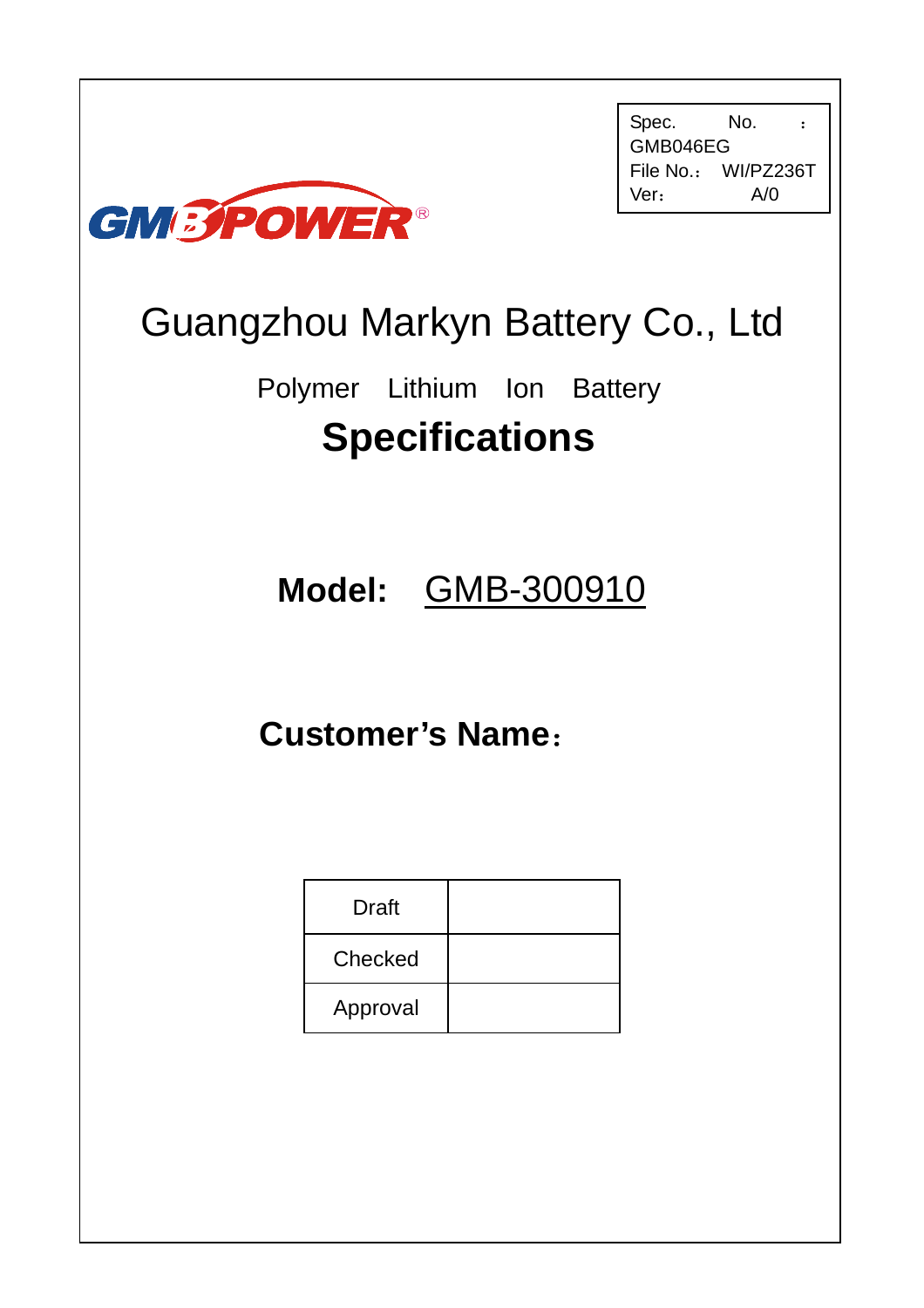

# Specifications for GMB-300910

## History of revisions

| No.       | Date       |             |          | Description |     |            |      |
|-----------|------------|-------------|----------|-------------|-----|------------|------|
| ${\bf 0}$ | 2007-09-12 | First issue |          |             |     |            |      |
|           |            |             |          |             |     |            |      |
|           |            |             |          |             |     |            |      |
|           |            |             |          |             |     |            |      |
|           |            |             |          |             |     |            |      |
|           |            |             |          |             |     |            |      |
|           |            |             |          |             |     |            |      |
|           |            |             |          |             |     |            |      |
|           |            |             |          |             |     |            |      |
|           |            |             |          |             |     |            |      |
|           |            |             |          |             |     |            |      |
|           |            |             |          |             |     |            |      |
|           |            |             |          |             |     |            |      |
|           |            |             |          |             |     |            |      |
|           |            |             |          |             |     |            |      |
|           |            |             |          |             |     |            |      |
|           |            |             |          |             |     |            |      |
|           |            |             |          |             |     |            |      |
|           |            |             |          |             |     |            |      |
|           |            |             |          |             |     |            |      |
|           |            |             |          |             |     |            |      |
|           |            | Spec. No.   | GMB046EG | Ver.        | A/O | Spec. page | 2/10 |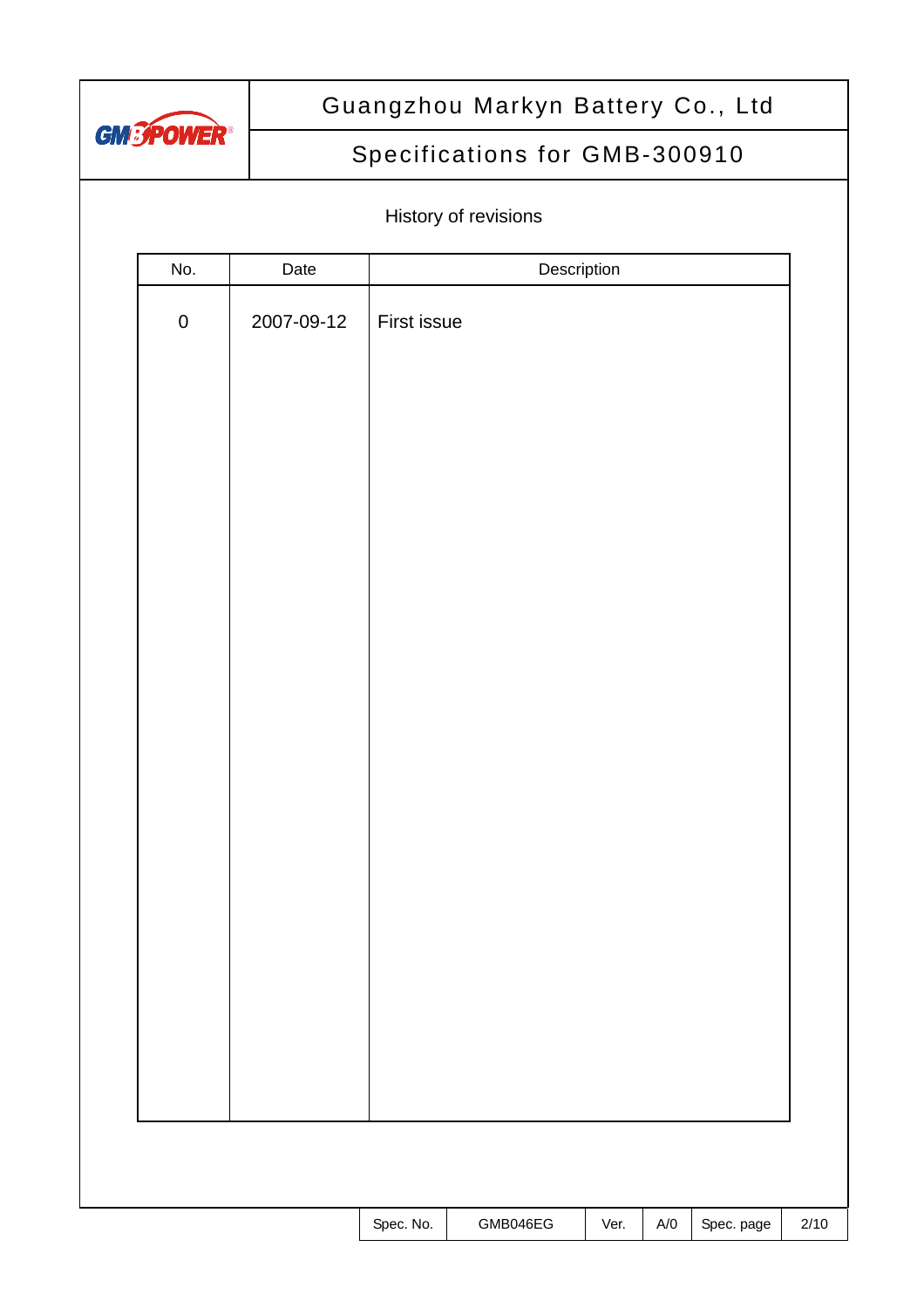

# Specifications for GMB-300910

### **Contents**

| 1     | Scope       |                                                                                                                                          | 4  |
|-------|-------------|------------------------------------------------------------------------------------------------------------------------------------------|----|
| 2     |             | <b>Product and Model Name</b>                                                                                                            | 4  |
|       | 2.1         | Product                                                                                                                                  | 4  |
|       | 2.2         | Model Name                                                                                                                               | 4  |
| 3     | Ratings     |                                                                                                                                          | 4  |
| 4     |             | Outline Dimensions and Appearance <b>manual constructs</b> continued and appearance in the construction of the Dimensions and Appearance | 4  |
|       | 4.1         | <b>Outline Dimensions</b>                                                                                                                | 4  |
|       | 4.2         | Appearance                                                                                                                               | 4  |
| 5     |             | Performance                                                                                                                              | 5  |
|       | 5.1         | <b>Standard Test Conditions</b>                                                                                                          | 5  |
|       | 5.2         | Measuring Instrument or Apparatus                                                                                                        | 5  |
|       | 5.3         | Standard Charge                                                                                                                          | 5  |
|       | 5.4         | <b>Rest Period</b>                                                                                                                       | 5  |
|       | 5.5         | <b>Initial Performance Test</b>                                                                                                          | 5  |
|       | 5.6         | <b>Electrical Performance</b>                                                                                                            | 6  |
|       | 5.7         | <b>Mechanical Performance</b>                                                                                                            | 7  |
|       |             |                                                                                                                                          |    |
| 6     |             | <b>Handling Instructions</b>                                                                                                             | 8  |
| 7     |             | Period of Warranty                                                                                                                       | 9  |
| 8     |             | <b>Delivery Condition</b>                                                                                                                | 9  |
| 9     | <b>Note</b> |                                                                                                                                          | 9  |
| Fig.1 |             | Dimensional<br>Drawing<br>of<br>GMB-300910                                                                                               | 10 |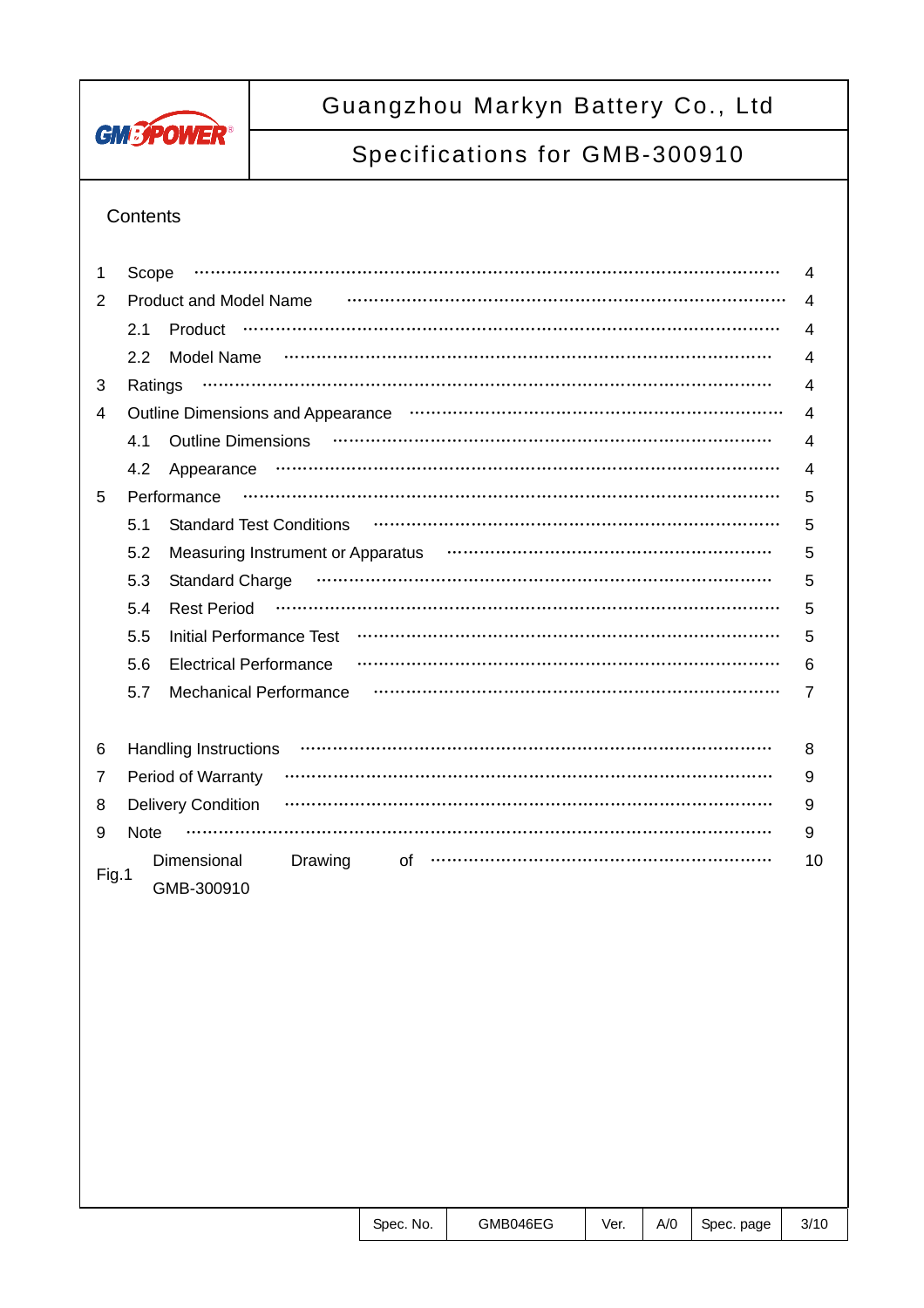

# Specifications for GMB-300910

#### 1 **Scope**

Ltd

This specification is applied to Lithium Ion Battery manufactured by Guangzhou Markyn Battery Co.,

### 2 **Product and Model Name**

2.1 Product: Polymer Lithium Ion Battery

2.2 Model Name: GMB-300910

#### 3 Ratings

|      | Item                           |                    | Rating                | <b>Note</b>                               |
|------|--------------------------------|--------------------|-----------------------|-------------------------------------------|
| 3.1  | Capacity                       | <b>Typical</b>     | 15mAh                 | Discharge: 0.2CmA (3mA)                   |
|      |                                | Minimum            | 12mAh                 | cut off Voltage: 3V for cell              |
| 3.2  |                                |                    | Average               | Discharge: 0.2CmA (3mA)                   |
|      | Nominal Voltage                |                    | 3.7V                  | cut off Voltage: 3V for cell              |
| 3.3  | <b>AC Impedance Resistance</b> |                    | $≤$ 350m Ω            |                                           |
| 3.4  | Discharge Cut-off Voltage      |                    | 2.75V                 |                                           |
| 3.5  | <b>Charge Current</b>          |                    | 12mA                  | <b>Standard Charge</b>                    |
| 3.6  | Charge Voltage                 |                    | 4.2V                  |                                           |
| 3.7  | Max. Charge Voltage            |                    | 4.23V                 |                                           |
| 3.8  | Charge Time                    |                    | Approx 2.5h           | Charge: 1.0CmA(12mA)                      |
| 3.9  | Max. Charge Current            |                    | 24 <sub>m</sub> A     | 2CmA                                      |
| 3.10 | Max. Discharge Current         |                    | 120 <sub>m</sub> A    | 10CmA                                     |
| 3.11 | Weight                         |                    | Approx 2.25g          |                                           |
| 3.12 | Operating                      | Charge             | $0 - +45$ °C          |                                           |
|      | Temperature                    | Discharge          | $-20 - +60^{\circ}$   |                                           |
| 3.13 | Storage                        | less than 1 month  | $-20 - +45^{\circ}$ C | Recommended storage                       |
|      | Temperature                    | less than 6 months | $-20 - +35^{\circ}$ C | temperature: $-40$ 90 $\degree$ C, at the |
|      |                                |                    |                       | shipment state                            |

#### 4 **Outline Dimensions and Appearance**

4.1 Outline Dimensions

See attached drawing for GMB-300910(Fig.1).

Thickness:3.0mm MAX. (Measured with weighting 300gf at 23±2℃)

Length: 9+ 0.5mm. (Measured with weighting 300gf at 23±2℃)

Width:  $10.5 \pm 0.5$ mm. (not including tabs)

This thickness will be swelling when high temperature storage or operation in high temperature.

#### 4.2 Appearance

 There shall be no such defect as scratch, flaw, crack, rust, leakage, which may adversely affect commercial value of battery.

| Spec. No. | GMB046EG | Ver. |  | $A/O$ Spec. page | 4/10 |
|-----------|----------|------|--|------------------|------|
|-----------|----------|------|--|------------------|------|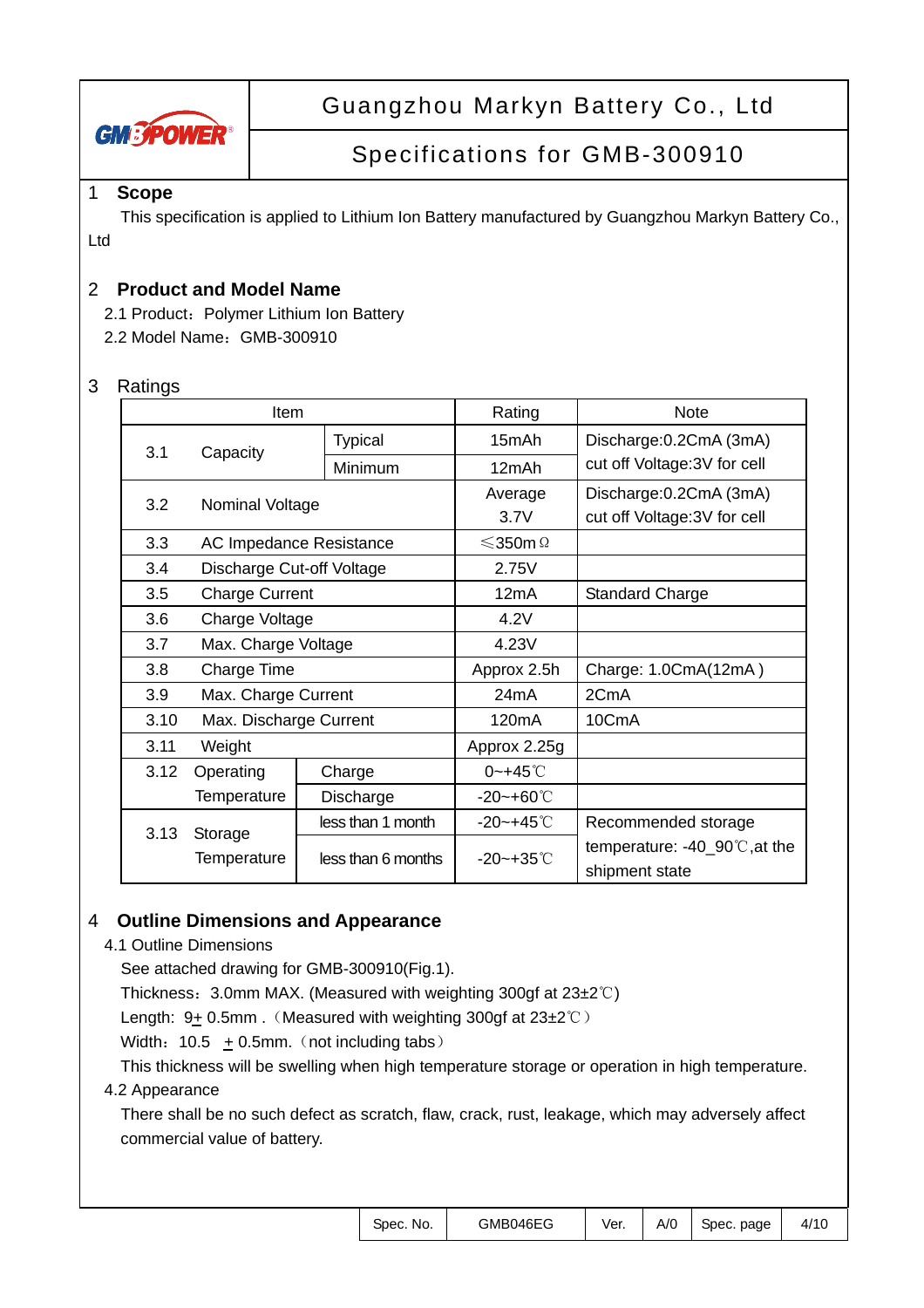

## Specifications for GMB-300910

#### 5 **Performance**

#### 5.1 Standard Test Conditions

Test should be conducted with new batteries within one month after shipment from our factory and the cells shall not be cycled more than five times before the test. Unless otherwise defined, test and measurement shall be done under temperature of  $23\pm2\degree$  and relative humidity of 45~85%. The test results are not affected evidently by such conditions of temperature 15~30℃ or humidity 25~85%RH.

#### 5.2 Measuring Instrument or Apparatus

#### 5.2.1 Dimension Measuring Instrument

The dimension measurement shall be implemented by instruments with equal or more precision scale of 0.01mm.

#### 5.2.2 Voltmeter

Standard class specified in the national standard or more sensitive class having inner impedance more than 10 M  $\Omega$ 

#### 5.2.3 Ammeter

Standard class specified in the national standard or more sensitive class. Total external resistance including ammeter and wire is less than  $0.01 \Omega$ .

#### 5.2.4 Impedance Meter

Impedance shall be measured by a sinusoidal alternating current method(1kHz LCR meter).

#### 5.3 Standard Charge

Test procedure and its criteria are referred as follows:

#### 1CmA=12mA

Full charge condition: Constant current 1CmA,Constant voltage 4.2V for 2.5hours in all at  $23\pm2^{\circ}$ C.

#### 5.4 Rest Period

Unless otherwise defined, 30min,rest period after charge,30min,rest period after discharge.

#### 5.5 Initial Performance Test

| <b>Item</b>                            | <b>Measuring Procedure</b>                                                                                |                                                                        | Requirements                                      |                                                                                                                           |            |            |      |
|----------------------------------------|-----------------------------------------------------------------------------------------------------------|------------------------------------------------------------------------|---------------------------------------------------|---------------------------------------------------------------------------------------------------------------------------|------------|------------|------|
| (1) Open-Circuit                       |                                                                                                           | $\geqslant$ 4.13V<br>The open-circuit voltage shall be measured within |                                                   |                                                                                                                           |            |            |      |
| Voltage                                | 24 hours after standard charge.                                                                           |                                                                        |                                                   |                                                                                                                           |            |            |      |
| (2)<br>АC                              |                                                                                                           |                                                                        | The Impedance shall be measured in an alternating |                                                                                                                           | $≤$ 350m Ω |            |      |
| Impedance                              |                                                                                                           |                                                                        | current method (1kHz LCR meter) after standard    |                                                                                                                           |            |            |      |
| Resistance                             |                                                                                                           | charge at $23 \pm 2^{\circ}$ .                                         |                                                   |                                                                                                                           |            |            |      |
| (3) Minimum<br>Capacity                | (specified CS).                                                                                           |                                                                        |                                                   | The capacity on 0.2CmA(6mA) discharge shall be<br>$CS \geqslant 12mAh$<br>measured after standard charge at $23 \pm 2$ °C |            |            |      |
| $(4) 1.0$ CmA<br>Discharge<br>Capacity | The capacity on 1.0CmA(12mA) discharge shall be<br>measured after standard charge at $23 \pm 2^{\circ}$ C |                                                                        | $\geqslant$ 10mAh                                 | <b>Discharge Capacity</b>                                                                                                 |            |            |      |
|                                        |                                                                                                           | Spec. No.                                                              | GMB046EG                                          | Ver.                                                                                                                      | A/O        | Spec. page | 5/10 |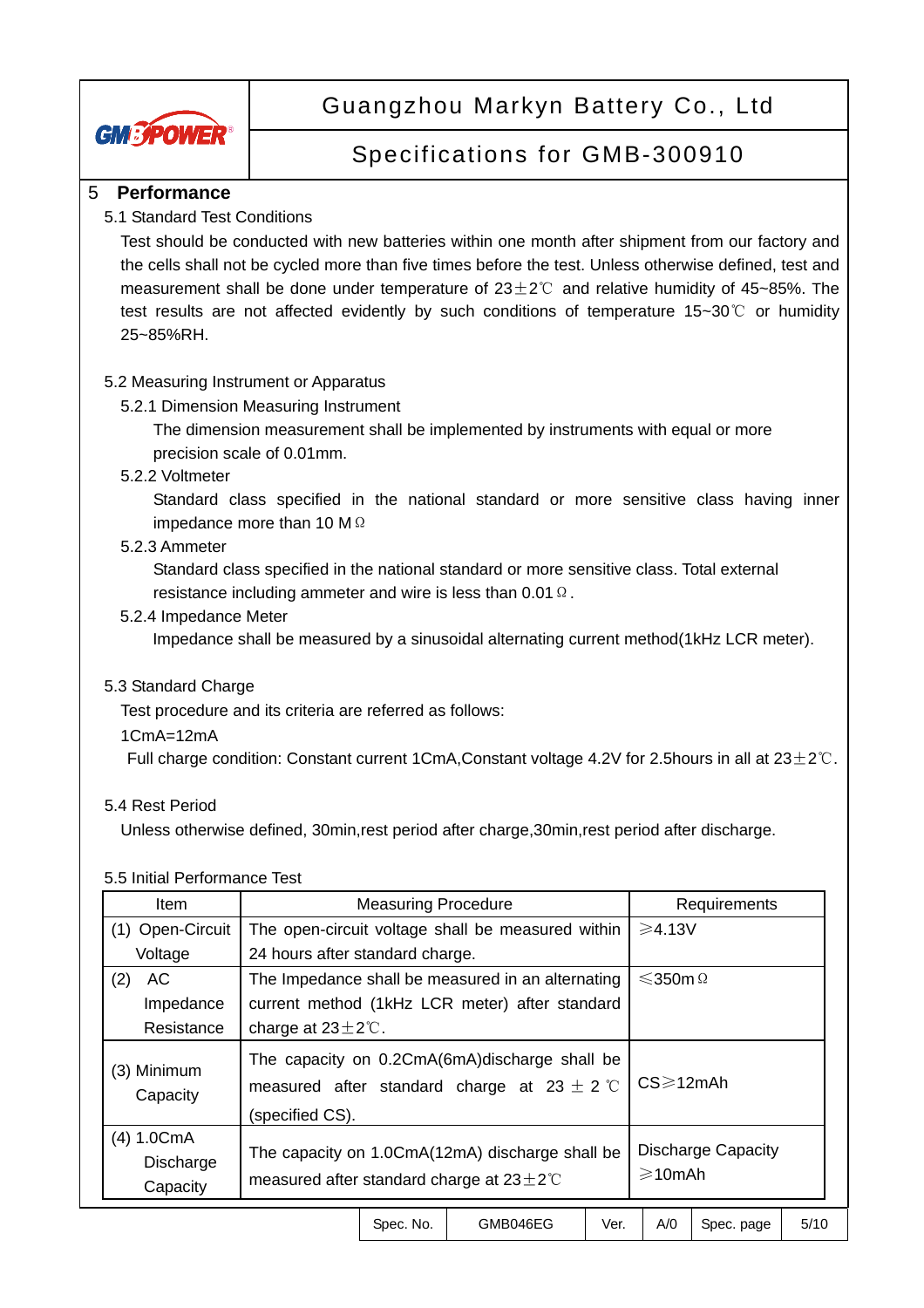

# Specifications for GMB-300910

### 5.6 Electrical Performance

5.6.1 Temperature Dependence of Capacity (Discharge)

 Cells shall meet the discharge capacity requirements listed in the below table under respective discharge temperatures. The capacities are to be measured with constant discharge current 45mA (2.75V cut-off) after standard charge at  $23\pm2^{\circ}$ C.

| Discharge Temperature | $\cap \cap \cap$<br>- - | ∩°∩<br>∠ບ | 80℃ |
|-----------------------|-------------------------|-----------|-----|
| Discharge Capacity    | 80%                     | 00%       | 95% |

### 5.6.2 Cycle Life

30min rest period after standard charge, 1.0CmA discharge to a cut-off voltage of 3.0V, 30min rest period, the capacity shall be measured after 300 cycles of standard charge and discharge at  $23\pm2$ ℃.

#### Capacity ≥10mAh

### 5.6.3 Shelf Life

| Item                         |                | <b>Measuring Procedure</b>                                                                                                       | Requirements                                |
|------------------------------|----------------|----------------------------------------------------------------------------------------------------------------------------------|---------------------------------------------|
| Storage                      |                | The capacity on 1.0CmA discharge shall be<br>measured after standard charge and then storage<br>at $23\pm2^{\circ}$ for 30 days. | <b>Remaining Capacity</b><br>$\geq$ 85% CS  |
| Characteristics 1            | $\overline{2}$ | After above measured Remaining capacity, the<br>capacity on standard discharge shall be measured<br>after standard charge.       | Recovery capacity<br>$\geqslant$ 90% CS     |
| Storage<br>Characteristics 2 |                | The capacity on 1.0CmA discharge shall be<br>measured after standard charge and then storage<br>at $90\pm2\degree$ for 7 days.   | <b>Remaining Capacity</b><br>$\geq 60\%$ CS |
|                              |                | After above measured Remaining capacity, the<br>capacity on standard discharge shall be measured<br>after standard charge.       | Recovery capacity<br>$\geq 80\%$ CS         |

### 5.6.4 Long Time Storage Characteristics

After about half charge after a period of storage at 23  $\pm$ 2℃ for one year(365 days). The remaining available capacity is  $\geq$ 85% CS. The capacity is determined with the capacity of the by the most of preceding three cycles.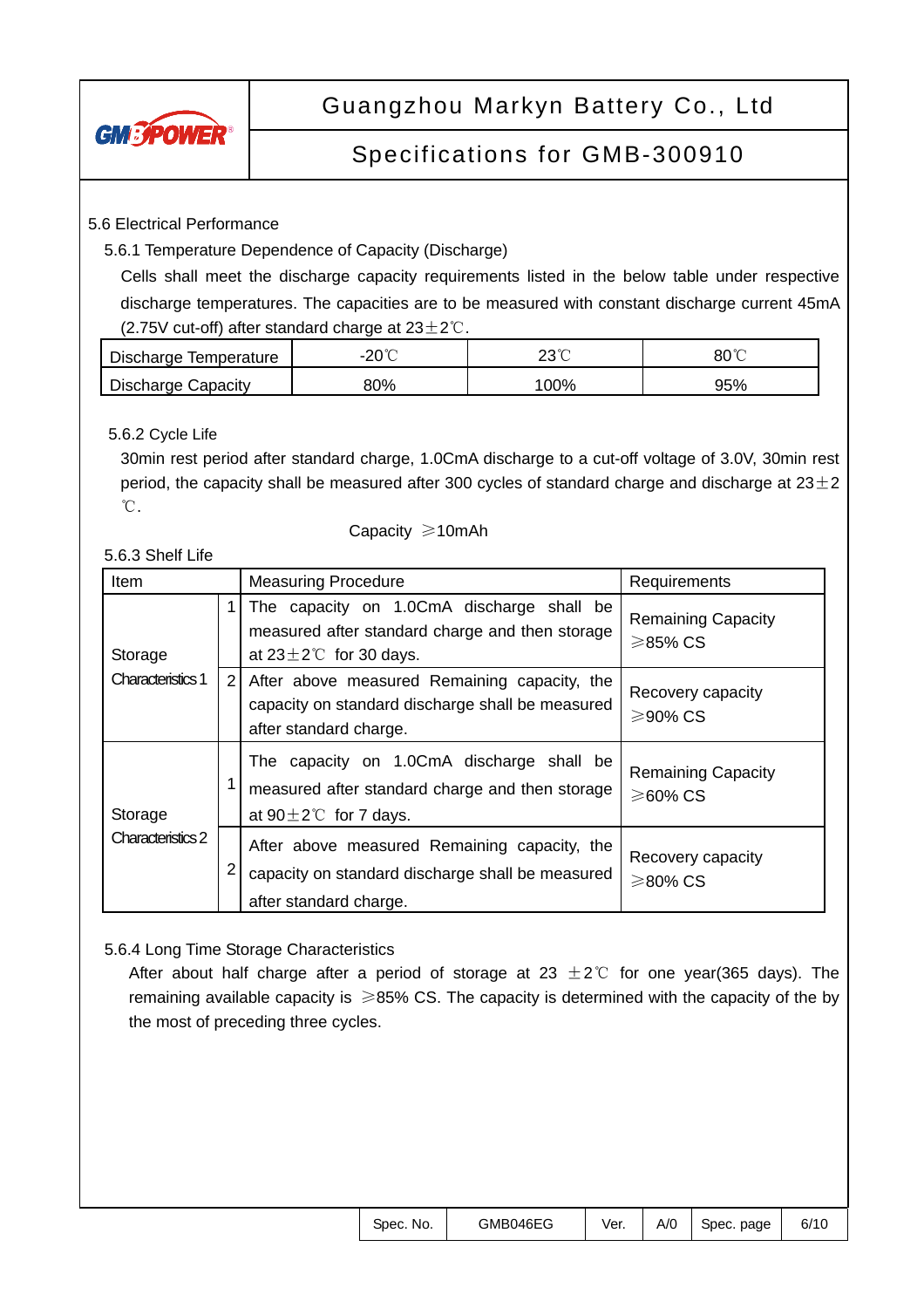

# Specifications for GMB-300910

### 5.7 Mechanical Performance

| <b>Item</b>    | <b>Measuring Procedure</b>                               | Requirements              |
|----------------|----------------------------------------------------------|---------------------------|
|                | After standard charge, the battery is to be tested as    |                           |
|                | following conditions:                                    |                           |
|                | Amplitude:0.8mm                                          | No fire, no explosion, no |
| Vibration test | Frequency:10~55Hz(sweep:1Hz/min)                         | smoking is obtained.      |
|                | Direction: X/Y/Z axis for 90~100min. The battery is      |                           |
|                | to be tested in three mutually perpendicular to each     |                           |
|                | axis.                                                    |                           |
|                | Drop the battery in the shipment condition(full-         |                           |
|                | charge) from 1m height onto 5cm or thicker concrete      | No fire, no explosion, no |
| Drop Test      | with p-tile on it 3 times each of X, Y, and Z directions | smoking is obtained.      |
|                | at $23 \pm 2^{\circ}$ C                                  |                           |

| GMB046EG<br>Spec. No. |  |  | Ver.   A/0   Spec. page |  |
|-----------------------|--|--|-------------------------|--|
|-----------------------|--|--|-------------------------|--|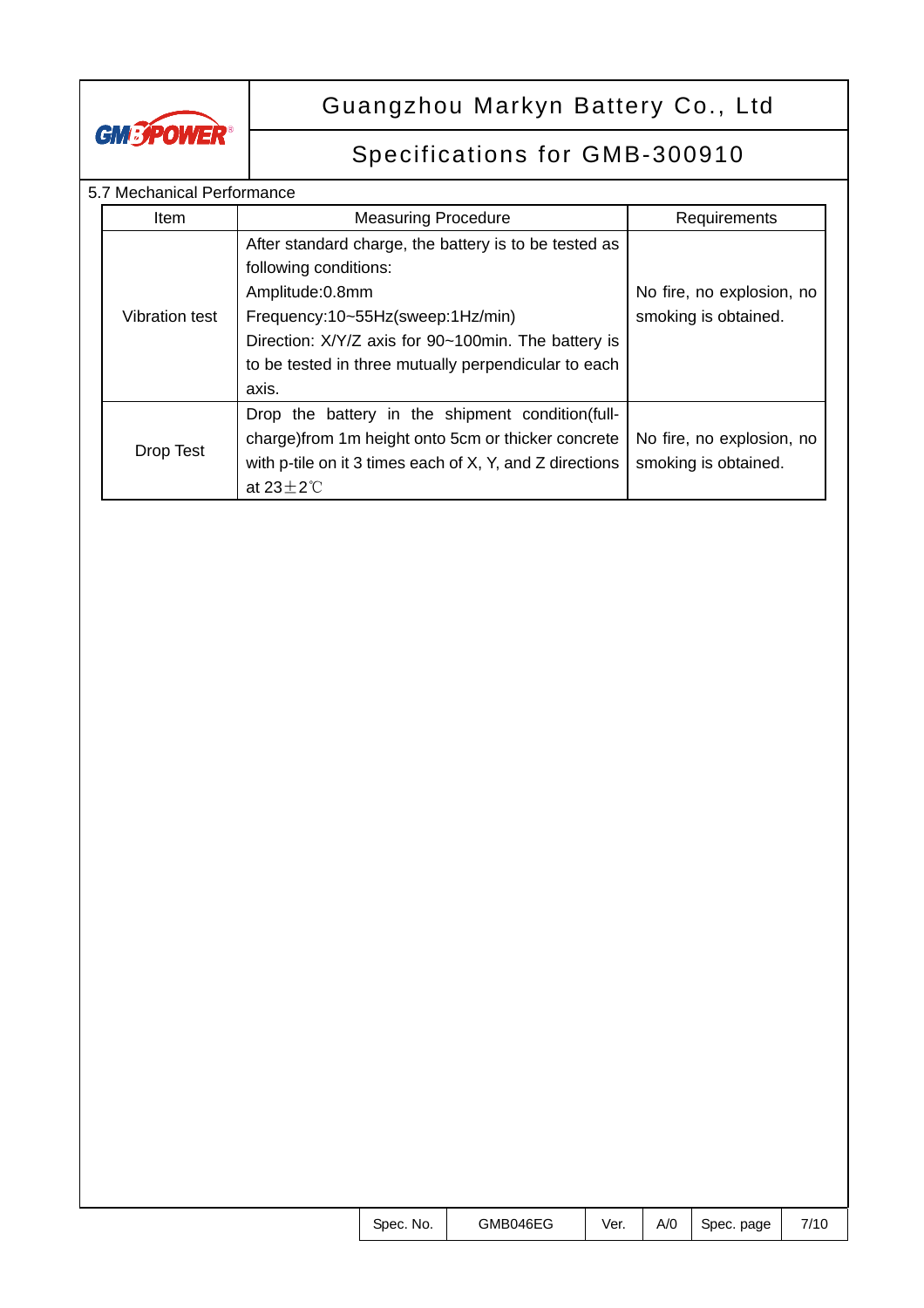

# Specifications for GMB-300910

### 6 **Handling Instructions**

Read and observe the following warnings and precautions to ensure correct and safe use of Li-ion batteries.

### **Danger!**

Failure to observe the following precautions may result in battery leakage, overheating, explosion and/ or fire.

- $-$  Do not immerse the battery in water or allow it to get wet.
- $-$  Do not use or store the battery near sources of heat such as a fire or heater.
- $-$  Do not use any chargers other than those recommended.
- $-$  Do not reverse the positive(+) and negative(-) terminals.
- Do not connect the battery directly to wall outlets or car cigarette-lighter sockets.
- Do not put the battery into a fire or apply direct heat to it.

— Do not short-circuit the battery by connecting wires or other metal objects to the positive(+) and negative(-) terminals.

- Do not carry or put the battery together with necklaces, hairpins or other metal objects.
- $-$  Do not strike, throw or subject the battery to sever physical shock.

 $-$  Do not pierce the battery casing with a nail or other sharp object, break it open with a hammer, or step on it.

- $-$  Do not directly solder the battery terminals.
- Do not attempt to disassemble or modify the battery in any way.
- $-$  Do not recharge the battery near a fire or in extremely hot conditions.

### **Warning!**

Failure to observe the following precautions may result in battery leakage, overheating, explosion and/ or fire.

 $-$  Do not place the battery in a microwave oven or pressurized container.

— Do not use the battery in combination with primary batteries(such as dry-cell batteries) or batteries of different capacity, type or brand.

— Do not use the battery if it gives off an odor, generates heat, becomes discolored or deformed, or appears abnormal in any way. If the battery is in use or being recharged, remove it from the device or charger immediately and discontinue use.

— Keep the batteries out of the reach of children. If a child somehow swallows a battery , seek medical attention immediately.

 $-$  If the battery leaks or emits an odor, immediately remove it from the proximity of any exposed flame. The leaking electrolyte can ignite and cause a fire or explosion.

 $-$  If the battery leaks and electrolyte gets in your eyes, do not rub them. Instead, rinse them with clean running water and immediately seek medical attention. If left as is, electrolyte can cause eye injury.

### **Caution!**

Do not use or store the battery where is exposed to extremely hot, such as under window of a car in direct sunlight in a hot day. Otherwise, the battery may be overheated. This can also reduce battery performance and/or shorten service life.

|  | Spec. No. | GMB046EG | Ver. |  | $A/O$ Spec. page | 8/10 |
|--|-----------|----------|------|--|------------------|------|
|--|-----------|----------|------|--|------------------|------|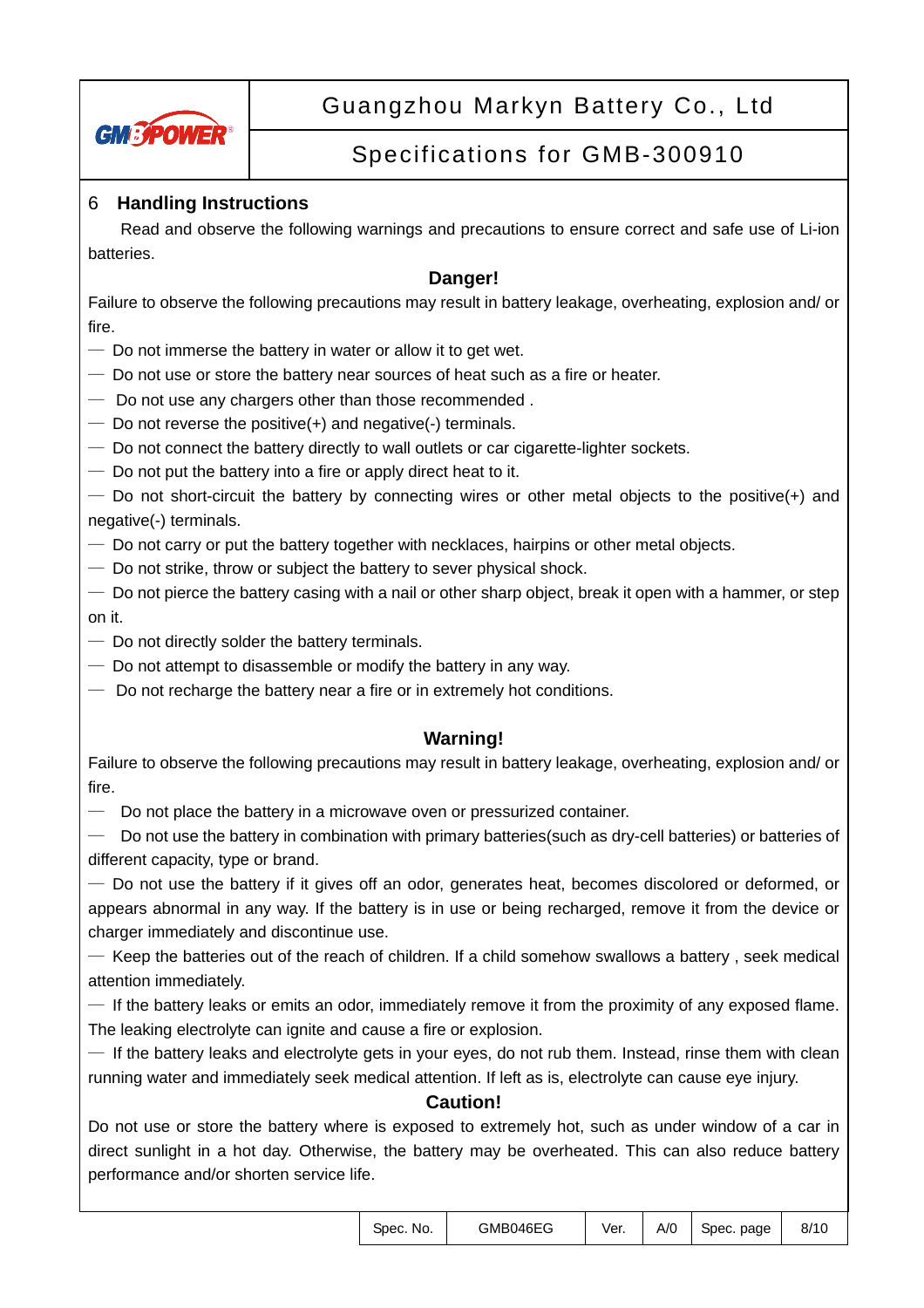

## Specifications for GMB-300910

Use the battery only under the following environmental conditions. Failure to do so can result in reduced performance or a shorten service life. Recharging the battery outside of these temperatures can cause the battery to overheat, explode or catch fire.

Operating environment:

When charging the battery: 0℃ ~45℃ When discharging the battery: -20℃~80℃ When stored up to 30 days: -40℃~90℃ When stored up to 90 days: -30℃~80℃

In cases where children use the battery, instruct them on the contents of the user's guide and keep an eye on them to ensure that the battery is being used correctly.

If the battery leaks and electrolyte gets your skin or clothing, immediately rinse the affected area with clean running water. If left as is, skin inflammation can occur.

For directions on battery installation and removal, read the instruction manual that accompanies the equipment in which the battery will be used.

If a device is not used for an extended period, the battery should be removed and stored in a cool, dry place. Otherwise, resting or reduced performance may occur.

If the terminals of the battery are dirty, wipe them clean with dry cloth before use. Otherwise, solid electrical contact may not be charged with the equipment, and this can cause power outages or charging to fail.

### **7 Period of Warranty**

The period of warranty is one year from the date of shipment. Guarantees to give a replacement in case of cells with defects proven due to manufacturing process instead of the customers abuse and misuse.

### **8 Shipment**

Partial charged condition.

### **9 Amendment of this Specification**

This specification is subject to change with prior notice.